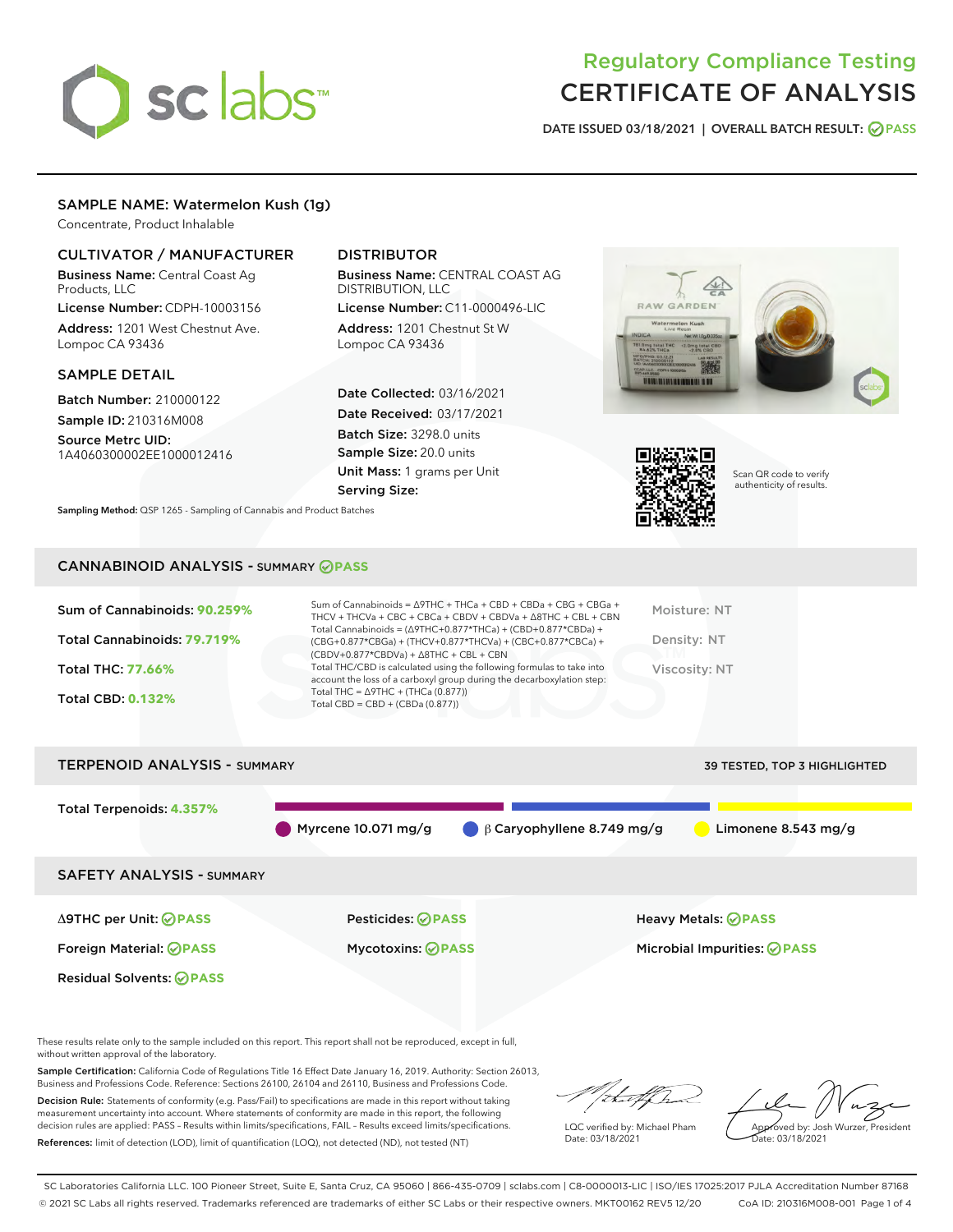



WATERMELON KUSH (1G) | DATE ISSUED 03/18/2021 | OVERALL BATCH RESULT: @ PASS

#### CANNABINOID TEST RESULTS - 03/17/2021 2 PASS

Tested by high-performance liquid chromatography with diode-array detection (HPLC-DAD). **Method:** QSP 1157 - Analysis of Cannabinoids by HPLC-DAD

#### TOTAL CANNABINOIDS: **79.719%**

Total Cannabinoids (Total THC) + (Total CBD) + (Total CBG) + (Total THCV) + (Total CBC) + (Total CBDV) + ∆8THC + CBL + CBN

TOTAL THC: **77.66%** Total THC (∆9THC+0.877\*THCa)

TOTAL CBD: **0.132%**

Total CBD (CBD+0.877\*CBDa)

TOTAL CBG: 0.9% Total CBG (CBG+0.877\*CBGa)

TOTAL THCV: 0.517% Total THCV (THCV+0.877\*THCVa)

TOTAL CBC: 0.51% Total CBC (CBC+0.877\*CBCa)

TOTAL CBDV: ND Total CBDV (CBDV+0.877\*CBDVa)

| <b>COMPOUND</b> | LOD/LOQ<br>(mg/g)          | <b>MEASUREMENT</b><br><b>UNCERTAINTY</b><br>(mg/g) | <b>RESULT</b><br>(mg/g) | <b>RESULT</b><br>(%) |
|-----------------|----------------------------|----------------------------------------------------|-------------------------|----------------------|
| <b>THCa</b>     | 0.05/0.14                  | ±21.504                                            | 836.74                  | 83.674               |
| <b>A9THC</b>    | 0.06 / 0.26                | ±1.472                                             | 42.78                   | 4.278                |
| <b>CBGa</b>     | 0.1 / 0.2                  | ±0.38                                              | 7.2                     | 0.72                 |
| <b>THCVa</b>    | 0.07/0.20                  | ±0.281                                             | 5.89                    | 0.589                |
| <b>CBCa</b>     | 0.07/0.28                  | ±0.285                                             | 5.82                    | 0.582                |
| <b>CBG</b>      | 0.06/0.19                  | ±0.105                                             | 2.66                    | 0.266                |
| <b>CBDa</b>     | 0.02/0.19                  | ±0.044                                             | 1.50                    | 0.150                |
| A8THC           | 0.1/0.4                    | N/A                                                | <b>ND</b>               | <b>ND</b>            |
| <b>THCV</b>     | 0.1/0.2                    | N/A                                                | <b>ND</b>               | <b>ND</b>            |
| <b>CBD</b>      | 0.07/0.29                  | N/A                                                | <b>ND</b>               | <b>ND</b>            |
| <b>CBDV</b>     | 0.04 / 0.15                | N/A                                                | <b>ND</b>               | <b>ND</b>            |
| <b>CBDVa</b>    | 0.03/0.53                  | N/A                                                | <b>ND</b>               | <b>ND</b>            |
| <b>CBL</b>      | 0.06 / 0.24                | N/A                                                | <b>ND</b>               | <b>ND</b>            |
| <b>CBN</b>      | 0.1/0.3                    | N/A                                                | <b>ND</b>               | <b>ND</b>            |
| <b>CBC</b>      | 0.2 / 0.5                  | N/A                                                | <b>ND</b>               | <b>ND</b>            |
|                 | <b>SUM OF CANNABINOIDS</b> |                                                    | 902.59 mg/g             | 90.259%              |

#### **UNIT MASS: 1 grams per Unit**

| ∆9THC per Unit                        | 1120 per-package limit     | 42.78 mg/unit<br><b>PASS</b> |
|---------------------------------------|----------------------------|------------------------------|
| <b>Total THC per Unit</b>             |                            | 776.60 mg/unit               |
| <b>CBD per Unit</b>                   |                            | <b>ND</b>                    |
| <b>Total CBD per Unit</b>             |                            | $1.32$ mg/unit               |
| Sum of Cannabinoids<br>per Unit       |                            | 902.59 mg/unit               |
| <b>Total Cannabinoids</b><br>per Unit |                            | 797.19 mg/unit               |
| <b>MOISTURE TEST RESULT</b>           | <b>DENSITY TEST RESULT</b> | <b>VISCOSITY TEST RESULT</b> |

Not Tested

Not Tested

Not Tested

| TERPENOID TEST RESULTS - 03/18/2021 |  |
|-------------------------------------|--|
|-------------------------------------|--|

Terpene analysis utilizing gas chromatography-flame ionization detection (GC-FID). **Method:** QSP 1192 - Analysis of Terpenoids by GC-FID

| <b>COMPOUND</b>         | LOD/LOQ<br>(mg/g) | <b>MEASUREMENT</b><br><b>UNCERTAINTY</b><br>(mg/g) | <b>RESULT</b><br>(mg/g)                         | <b>RESULT</b><br>(%) |
|-------------------------|-------------------|----------------------------------------------------|-------------------------------------------------|----------------------|
| <b>Myrcene</b>          | 0.008 / 0.025     | ±0.1299                                            | 10.071                                          | 1.0071               |
| $\beta$ Caryophyllene   | 0.004 / 0.012     | ±0.3115                                            | 8.749                                           | 0.8749               |
| Limonene                | 0.005 / 0.016     | ±0.1222                                            | 8.543                                           | 0.8543               |
| $\alpha$ Humulene       | 0.009 / 0.029     | ±0.0965                                            | 3.007                                           | 0.3007               |
| trans-ß-Farnesene       | 0.008 / 0.025     | ±0.0907                                            | 2.556                                           | 0.2556               |
| Linalool                | 0.009 / 0.032     | ±0.0788                                            | 2.073                                           | 0.2073               |
| $\beta$ Pinene          | 0.004 / 0.014     | ±0.0154                                            | 1.335                                           | 0.1335               |
| Valencene               | 0.009 / 0.030     | ±0.0803                                            | 1.165                                           | 0.1165               |
| $\alpha$ Pinene         | 0.005 / 0.017     | ±0.0077                                            | 0.896                                           | 0.0896               |
| Guaiol                  | 0.009 / 0.030     | ±0.0391                                            | 0.828                                           | 0.0828               |
| Caryophyllene<br>Oxide  | 0.010 / 0.033     | ±0.0372                                            | 0.809                                           | 0.0809               |
| Fenchol                 | 0.010 / 0.034     | ±0.0296                                            | 0.765                                           | 0.0765               |
| Terpineol               | 0.016 / 0.055     | ±0.0467                                            | 0.761                                           | 0.0761               |
| Nerolidol               | 0.009 / 0.028     | ±0.0313                                            | 0.497                                           | 0.0497               |
| $\alpha$ Bisabolol      | 0.008 / 0.026     | ±0.0216                                            | 0.404                                           | 0.0404               |
| Terpinolene             | 0.008 / 0.026     | ±0.0068                                            | 0.330                                           | 0.0330               |
| Ocimene                 | 0.011 / 0.038     | ±0.0069                                            | 0.216                                           | 0.0216               |
| <b>Borneol</b>          | 0.005 / 0.016     | ±0.0086                                            | 0.205                                           | 0.0205               |
| Camphene                | 0.005 / 0.015     | ±0.0019                                            | 0.164                                           | 0.0164               |
| Fenchone                | 0.009 / 0.028     | ±0.0039                                            | 0.135                                           | 0.0135               |
| Sabinene Hydrate        | 0.006 / 0.022     | ±0.0013                                            | 0.034                                           | 0.0034               |
| Citronellol             | 0.003 / 0.010     | ±0.0007                                            | 0.014                                           | 0.0014               |
| Geraniol                | 0.002 / 0.007     | ±0.0006                                            | 0.013                                           | 0.0013               |
| $\alpha$ Phellandrene   | 0.006 / 0.020     | N/A                                                | <loq< th=""><th><loq< th=""></loq<></th></loq<> | <loq< th=""></loq<>  |
| 3 Carene                | 0.005 / 0.018     | N/A                                                | <loq< th=""><th><loq< th=""></loq<></th></loq<> | <loq< th=""></loq<>  |
| $\alpha$ Terpinene      | 0.005 / 0.017     | N/A                                                | <loq< th=""><th><loq< th=""></loq<></th></loq<> | <loq< th=""></loq<>  |
| $\gamma$ Terpinene      | 0.006 / 0.018     | N/A                                                | <loq< th=""><th><loq< th=""></loq<></th></loq<> | <loq< th=""></loq<>  |
| Nerol                   | 0.003 / 0.011     | N/A                                                | <loq< th=""><th><loq< th=""></loq<></th></loq<> | <loq< th=""></loq<>  |
| Sabinene                | 0.004 / 0.014     | N/A                                                | ND                                              | <b>ND</b>            |
| p-Cymene                | 0.005 / 0.016     | N/A                                                | <b>ND</b>                                       | <b>ND</b>            |
| Eucalyptol              | 0.006 / 0.018     | N/A                                                | ND                                              | ND                   |
| (-)-Isopulegol          | 0.005 / 0.016     | N/A                                                | <b>ND</b>                                       | <b>ND</b>            |
| Camphor                 | 0.006 / 0.019     | N/A                                                | ND                                              | <b>ND</b>            |
| Isoborneol              | 0.004 / 0.012     | N/A                                                | ND                                              | <b>ND</b>            |
| Menthol                 | 0.008 / 0.025     | N/A                                                | ND                                              | ND                   |
| R-(+)-Pulegone          | 0.003 / 0.011     | N/A                                                | <b>ND</b>                                       | ND                   |
| <b>Geranyl Acetate</b>  | 0.004 / 0.014     | N/A                                                | ND                                              | <b>ND</b>            |
| $\alpha$ Cedrene        | 0.005 / 0.016     | N/A                                                | ND                                              | ND                   |
| Cedrol                  | 0.008 / 0.027     | N/A                                                | ND                                              | ND                   |
| <b>TOTAL TERPENOIDS</b> |                   |                                                    | 43.570 mg/g                                     | 4.357%               |

SC Laboratories California LLC. 100 Pioneer Street, Suite E, Santa Cruz, CA 95060 | 866-435-0709 | sclabs.com | C8-0000013-LIC | ISO/IES 17025:2017 PJLA Accreditation Number 87168 © 2021 SC Labs all rights reserved. Trademarks referenced are trademarks of either SC Labs or their respective owners. MKT00162 REV5 12/20 CoA ID: 210316M008-001 Page 2 of 4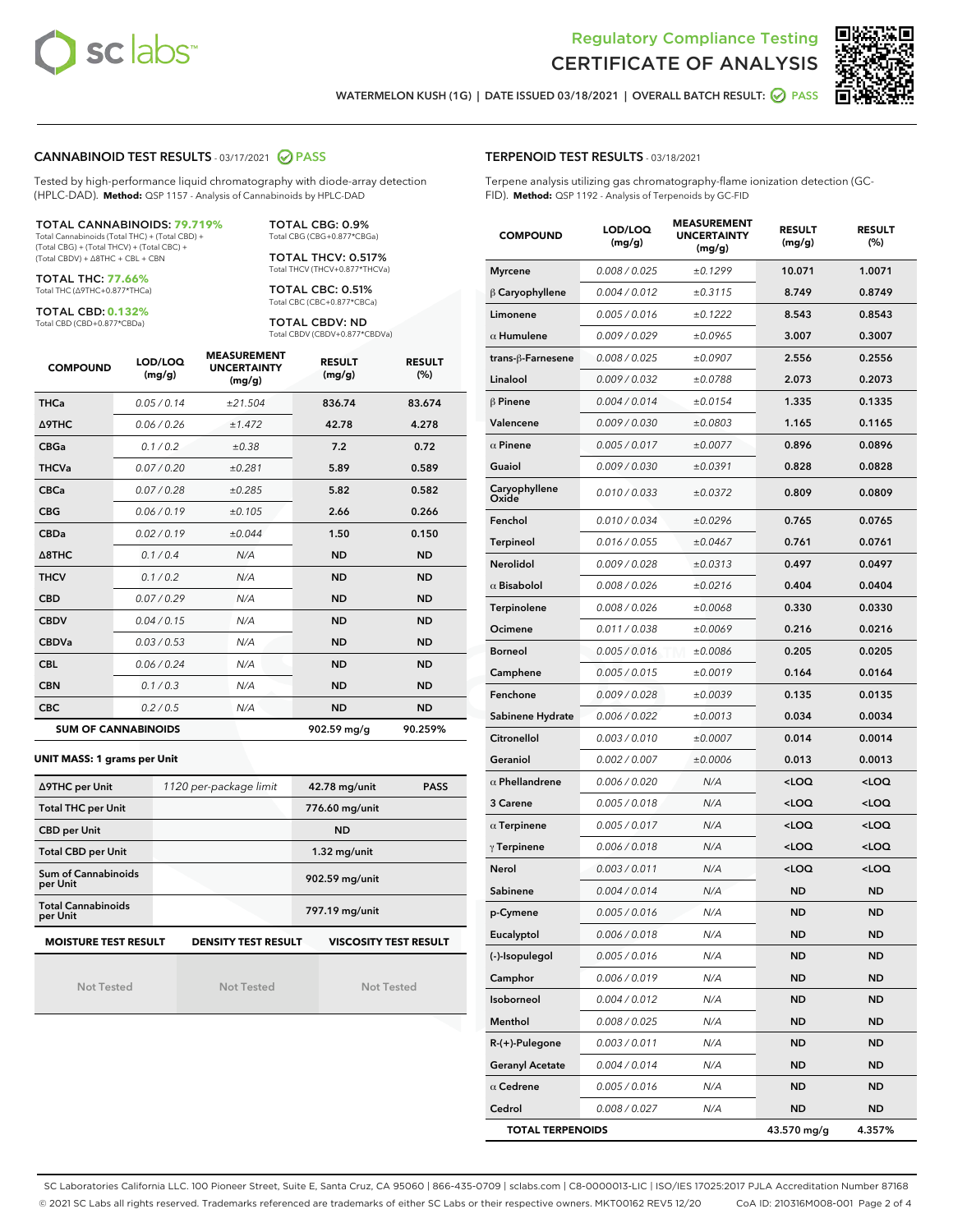



WATERMELON KUSH (1G) | DATE ISSUED 03/18/2021 | OVERALL BATCH RESULT: @ PASS

# CATEGORY 1 PESTICIDE TEST RESULTS - 03/18/2021 @ PASS

Pesticide and plant growth regulator analysis utilizing high-performance liquid chromatography-mass spectrometry (HPLC-MS) or gas chromatography-mass spectrometry (GC-MS). \*GC-MS utilized where indicated. **Method:** QSP 1212 - Analysis of Pesticides and Mycotoxins by LC-MS or QSP 1213 - Analysis of Pesticides by GC-MS

| <b>COMPOUND</b>             | LOD/LOQ<br>$(\mu g/g)$ | <b>ACTION</b><br><b>LIMIT</b><br>$(\mu g/g)$ | <b>MEASUREMENT</b><br><b>UNCERTAINTY</b><br>$(\mu g/g)$ | <b>RESULT</b><br>$(\mu g/g)$ | <b>RESULT</b> |
|-----------------------------|------------------------|----------------------------------------------|---------------------------------------------------------|------------------------------|---------------|
| Aldicarb                    | 0.03 / 0.08            | $\ge$ LOD                                    | N/A                                                     | <b>ND</b>                    | <b>PASS</b>   |
| Carbofuran                  | 0.02/0.05              | $>$ LOD                                      | N/A                                                     | <b>ND</b>                    | <b>PASS</b>   |
| Chlordane*                  | 0.03 / 0.08            | $\ge$ LOD                                    | N/A                                                     | <b>ND</b>                    | <b>PASS</b>   |
| Chlorfenapyr*               | 0.03/0.10              | $\ge$ LOD                                    | N/A                                                     | <b>ND</b>                    | <b>PASS</b>   |
| Chlorpyrifos                | 0.02 / 0.06            | $\ge$ LOD                                    | N/A                                                     | <b>ND</b>                    | <b>PASS</b>   |
| Coumaphos                   | 0.02 / 0.07            | $>$ LOD                                      | N/A                                                     | <b>ND</b>                    | <b>PASS</b>   |
| Daminozide                  | 0.02 / 0.07            | $\ge$ LOD                                    | N/A                                                     | <b>ND</b>                    | <b>PASS</b>   |
| <b>DDVP</b><br>(Dichlorvos) | 0.03/0.09              | $\ge$ LOD                                    | N/A                                                     | <b>ND</b>                    | <b>PASS</b>   |
| <b>Dimethoate</b>           | 0.03/0.08              | $\ge$ LOD                                    | N/A                                                     | <b>ND</b>                    | <b>PASS</b>   |
| Ethoprop(hos)               | 0.03/0.10              | $\ge$ LOD                                    | N/A                                                     | <b>ND</b>                    | <b>PASS</b>   |
| Etofenprox                  | 0.02/0.06              | $>$ LOD                                      | N/A                                                     | <b>ND</b>                    | <b>PASS</b>   |
| Fenoxycarb                  | 0.03 / 0.08            | $\ge$ LOD                                    | N/A                                                     | <b>ND</b>                    | <b>PASS</b>   |
| Fipronil                    | 0.03 / 0.08            | $>$ LOD                                      | N/A                                                     | <b>ND</b>                    | <b>PASS</b>   |
| Imazalil                    | 0.02 / 0.06            | $\ge$ LOD                                    | N/A                                                     | <b>ND</b>                    | <b>PASS</b>   |
| <b>Methiocarb</b>           | 0.02 / 0.07            | $\ge$ LOD                                    | N/A                                                     | <b>ND</b>                    | <b>PASS</b>   |
| Methyl<br>parathion         | 0.03/0.10              | $\ge$ LOD                                    | N/A                                                     | <b>ND</b>                    | <b>PASS</b>   |
| <b>Mevinphos</b>            | 0.03/0.09              | $>$ LOD                                      | N/A                                                     | <b>ND</b>                    | <b>PASS</b>   |
| Paclobutrazol               | 0.02 / 0.05            | $\ge$ LOD                                    | N/A                                                     | <b>ND</b>                    | <b>PASS</b>   |
| Propoxur                    | 0.03 / 0.09            | $\ge$ LOD                                    | N/A                                                     | <b>ND</b>                    | <b>PASS</b>   |
| Spiroxamine                 | 0.03 / 0.08            | $\ge$ LOD                                    | N/A                                                     | <b>ND</b>                    | <b>PASS</b>   |
| <b>Thiacloprid</b>          | 0.03/0.10              | $\ge$ LOD                                    | N/A                                                     | <b>ND</b>                    | <b>PASS</b>   |

## CATEGORY 2 PESTICIDE TEST RESULTS - 03/18/2021 @ PASS

| <b>COMPOUND</b>   | LOD/LOQ<br>$(\mu g/g)$ | <b>ACTION</b><br><b>LIMIT</b><br>$(\mu g/g)$ | <b>MEASUREMENT</b><br><b>UNCERTAINTY</b><br>$(\mu g/g)$ | <b>RESULT</b><br>$(\mu g/g)$ | <b>RESULT</b> |
|-------------------|------------------------|----------------------------------------------|---------------------------------------------------------|------------------------------|---------------|
| Abamectin         | 0.03/0.10              | 0.1                                          | N/A                                                     | <b>ND</b>                    | <b>PASS</b>   |
| Acephate          | 0.02/0.07              | 0.1                                          | N/A                                                     | <b>ND</b>                    | <b>PASS</b>   |
| Acequinocyl       | 0.02/0.07              | 0.1                                          | N/A                                                     | <b>ND</b>                    | <b>PASS</b>   |
| Acetamiprid       | 0.02/0.05              | 0.1                                          | N/A                                                     | <b>ND</b>                    | <b>PASS</b>   |
| Azoxystrobin      | 0.02/0.07              | 0.1                                          | N/A                                                     | <b>ND</b>                    | <b>PASS</b>   |
| <b>Bifenazate</b> | 0.01/0.04              | 0.1                                          | N/A                                                     | <b>ND</b>                    | <b>PASS</b>   |
| <b>Bifenthrin</b> | 0.02/0.05              | 3                                            | N/A                                                     | <b>ND</b>                    | <b>PASS</b>   |
| <b>Boscalid</b>   | 0.03/0.09              | 0.1                                          | N/A                                                     | <b>ND</b>                    | <b>PASS</b>   |

| <b>CATEGORY 2 PESTICIDE TEST RESULTS</b> - 03/18/2021 continued |
|-----------------------------------------------------------------|
|-----------------------------------------------------------------|

| <b>COMPOUND</b>               | LOD/LOQ<br>(µg/g) | <b>ACTION</b><br>LIMIT<br>$(\mu g/g)$ | <b>MEASUREMENT</b><br><b>UNCERTAINTY</b><br>(µg/g) | <b>RESULT</b><br>(µg/g) | <b>RESULT</b> |
|-------------------------------|-------------------|---------------------------------------|----------------------------------------------------|-------------------------|---------------|
| Captan                        | 0.19/0.57         | 0.7                                   | N/A                                                | ND                      | <b>PASS</b>   |
| Carbaryl                      | 0.02 / 0.06       | 0.5                                   | N/A                                                | ND                      | <b>PASS</b>   |
| Chlorantranilip-<br>role      | 0.04 / 0.12       | 10                                    | N/A                                                | ND                      | <b>PASS</b>   |
| Clofentezine                  | 0.03 / 0.09       | 0.1                                   | N/A                                                | ND                      | <b>PASS</b>   |
| Cyfluthrin                    | 0.12 / 0.38       | 2                                     | N/A                                                | ND                      | <b>PASS</b>   |
| Cypermethrin                  | 0.11 / 0.32       | 1                                     | N/A                                                | ND                      | <b>PASS</b>   |
| Diazinon                      | 0.02 / 0.05       | 0.1                                   | N/A                                                | ND                      | <b>PASS</b>   |
| Dimethomorph                  | 0.03/0.09         | 2                                     | N/A                                                | ND                      | <b>PASS</b>   |
| Etoxazole                     | 0.02 / 0.06       | 0.1                                   | N/A                                                | ND                      | <b>PASS</b>   |
| Fenhexamid                    | 0.03 / 0.09       | 0.1                                   | N/A                                                | ND                      | <b>PASS</b>   |
| Fenpyroximate                 | 0.02 / 0.06       | 0.1                                   | N/A                                                | ND                      | <b>PASS</b>   |
| Flonicamid                    | 0.03 / 0.10       | 0.1                                   | N/A                                                | ND                      | <b>PASS</b>   |
| Fludioxonil                   | 0.03 / 0.10       | 0.1                                   | N/A                                                | ND                      | <b>PASS</b>   |
| Hexythiazox                   | 0.02 / 0.07       | 0.1                                   | N/A                                                | ND                      | <b>PASS</b>   |
| Imidacloprid                  | 0.04 / 0.11       | 5                                     | N/A                                                | ND                      | <b>PASS</b>   |
| Kresoxim-methyl               | 0.02 / 0.07       | 0.1                                   | N/A                                                | ND                      | <b>PASS</b>   |
| Malathion                     | 0.03/0.09         | 0.5                                   | N/A                                                | ND                      | <b>PASS</b>   |
| Metalaxyl                     | 0.02 / 0.07       | 2                                     | N/A                                                | ND                      | <b>PASS</b>   |
| Methomyl                      | 0.03 / 0.10       | 1                                     | N/A                                                | ND                      | <b>PASS</b>   |
| Myclobutanil                  | 0.03 / 0.09       | 0.1                                   | N/A                                                | ND                      | PASS          |
| Naled                         | 0.02 / 0.07       | 0.1                                   | N/A                                                | ND                      | <b>PASS</b>   |
| Oxamyl                        | 0.04 / 0.11       | 0.5                                   | N/A                                                | ND                      | PASS          |
| Pentachloronitro-<br>benzene* | 0.03 / 0.09       | 0.1                                   | N/A                                                | ND                      | <b>PASS</b>   |
| Permethrin                    | 0.04 / 0.12       | 0.5                                   | N/A                                                | ND                      | <b>PASS</b>   |
| Phosmet                       | 0.03/0.10         | 0.1                                   | N/A                                                | ND                      | <b>PASS</b>   |
| Piperonylbu-<br>toxide        | 0.02 / 0.07       | 3                                     | N/A                                                | ND                      | PASS          |
| Prallethrin                   | 0.03 / 0.08       | 0.1                                   | N/A                                                | ND                      | PASS          |
| Propiconazole                 | 0.02 / 0.07       | 0.1                                   | N/A                                                | ND                      | <b>PASS</b>   |
| Pyrethrins                    | 0.04 / 0.12       | 0.5                                   | N/A                                                | ND                      | <b>PASS</b>   |
| Pyridaben                     | 0.02 / 0.07       | 0.1                                   | N/A                                                | ND                      | <b>PASS</b>   |
| Spinetoram                    | 0.02 / 0.07       | 0.1                                   | N/A                                                | ND                      | <b>PASS</b>   |
| Spinosad                      | 0.02 / 0.07       | 0.1                                   | N/A                                                | ND                      | PASS          |
| Spiromesifen                  | 0.02 / 0.05       | 0.1                                   | N/A                                                | ND                      | <b>PASS</b>   |
| Spirotetramat                 | 0.02 / 0.06       | 0.1                                   | N/A                                                | ND                      | <b>PASS</b>   |
| Tebuconazole                  | 0.02 / 0.07       | 0.1                                   | N/A                                                | ND                      | <b>PASS</b>   |
| Thiamethoxam                  | 0.03 / 0.10       | 5                                     | N/A                                                | ND                      | <b>PASS</b>   |
| Trifloxystrobin               | 0.03 / 0.08       | 0.1                                   | N/A                                                | <b>ND</b>               | <b>PASS</b>   |

SC Laboratories California LLC. 100 Pioneer Street, Suite E, Santa Cruz, CA 95060 | 866-435-0709 | sclabs.com | C8-0000013-LIC | ISO/IES 17025:2017 PJLA Accreditation Number 87168 © 2021 SC Labs all rights reserved. Trademarks referenced are trademarks of either SC Labs or their respective owners. MKT00162 REV5 12/20 CoA ID: 210316M008-001 Page 3 of 4